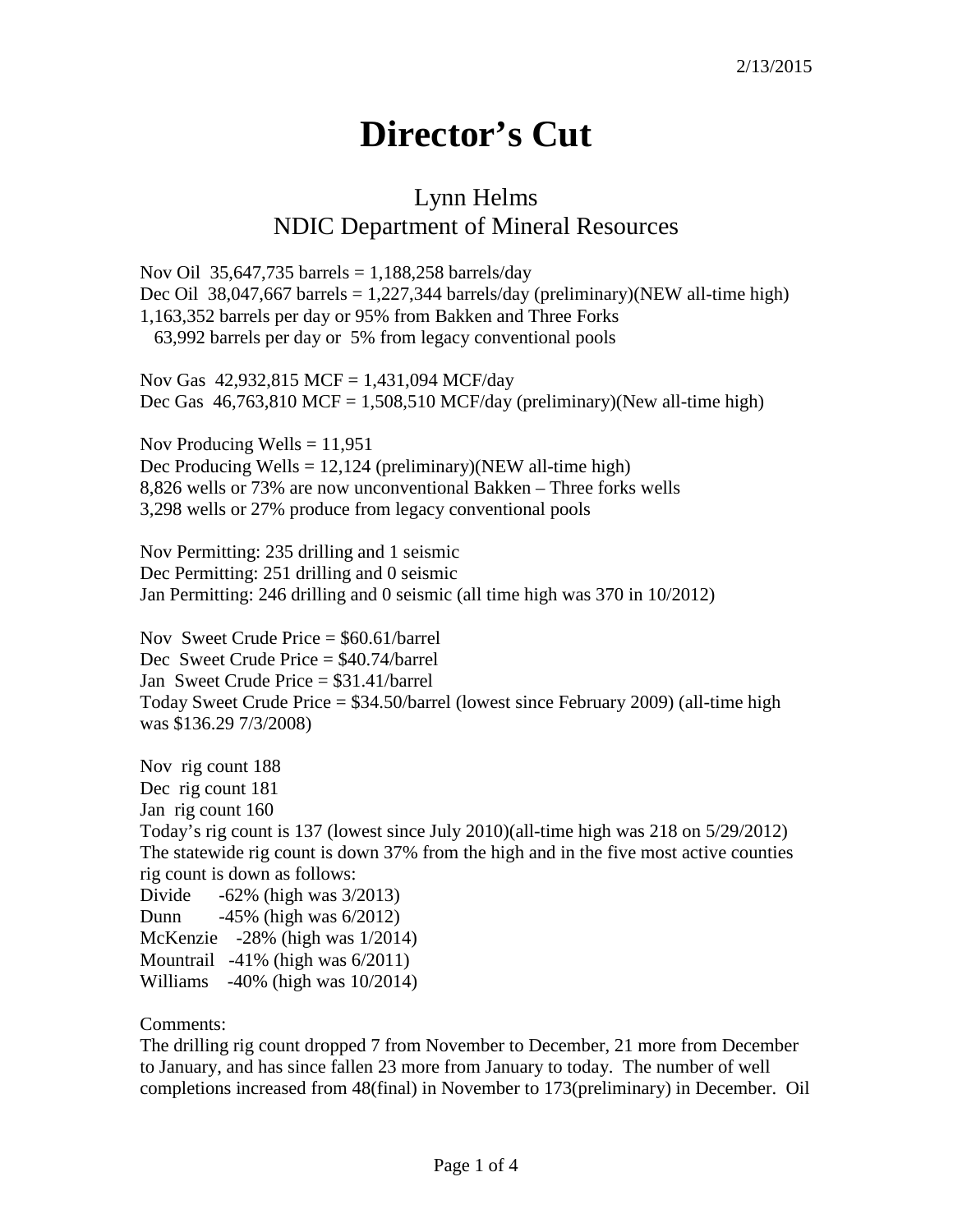price is by far the biggest driver behind the slow-down, with operators reporting postponed completion work to avoid high initial oil production at very low prices and to achieve NDIC gas capture goals. There were no major precipitation events, only 3 days with wind speeds in excess of 35 mph (too high for completion work), and 2 days with temperatures below -10F.

Over 95% of drilling still targets the Bakken and Three Forks formations.

Completions outpaced drilling in December. At the end of December there were an estimated 750 wells<sup>[1](#page-1-0)</sup> waiting on completion services, a decrease of 25.

Crude oil take away capacity is expected to remain adequate as long as rail deliveries to coastal refineries keep growing.

Rig count in the Williston Basin has fallen rapidly. Utilization rate for rigs capable of 20,000+ feet is about 70%, and for shallow well rigs (7,000 feet or less) less than 50%.

Drilling permit activity increased in December as operators began positioning themselves for various 2015 budget scenarios.

The number of rigs actively drilling on federal surface in the Dakota Prairie Grasslands is unchanged at 0.

Activity on the Fort Berthold Reservation is as follows 21 drilling rigs (13 on fee lands and 8 on trust lands) 371,440 barrels of oil per day  $(148,886$  from trust lands  $\&$  222,554 from fee lands) 1,400 active wells (1,059 on trust lands & 341 on fee lands) 165 wells waiting on completion 359 approved drilling permits (227 on trust lands & 132 on fee lands) 1,968 additional potential future wells (1,209 on trust lands & 759 on fee lands)

Seismic activity is in the mid-winter slow down with 5 surveys active/recording, 0 remediating, 0 suspended, and 0 permitted. There are now 4 buried micro-seismic arrays in North Dakota for monitoring and optimizing hydraulic fracturing.

North Dakota leasing activity is very low, consisting mostly of renewals and top leases in the Bakken - Three Forks area.

US natural gas storage is now 0.5% below the five-year average indicating weak prices in the future. North Dakota shallow gas exploration could be economic at future gas prices.

<span id="page-1-0"></span> <sup>1</sup> Disclaimer: The number of completions is an estimate on the part of the director based on idle well count and a typical five year average. Neither the State of North Dakota, nor any agency officer, or employee of the State of North Dakota warrants the accuracy or reliability of this product and shall not be held responsible for any losses caused by this product. Portions of the information may be incorrect or out of date. Any person or entity that relies on any information obtained from this product does so at his or her own risk.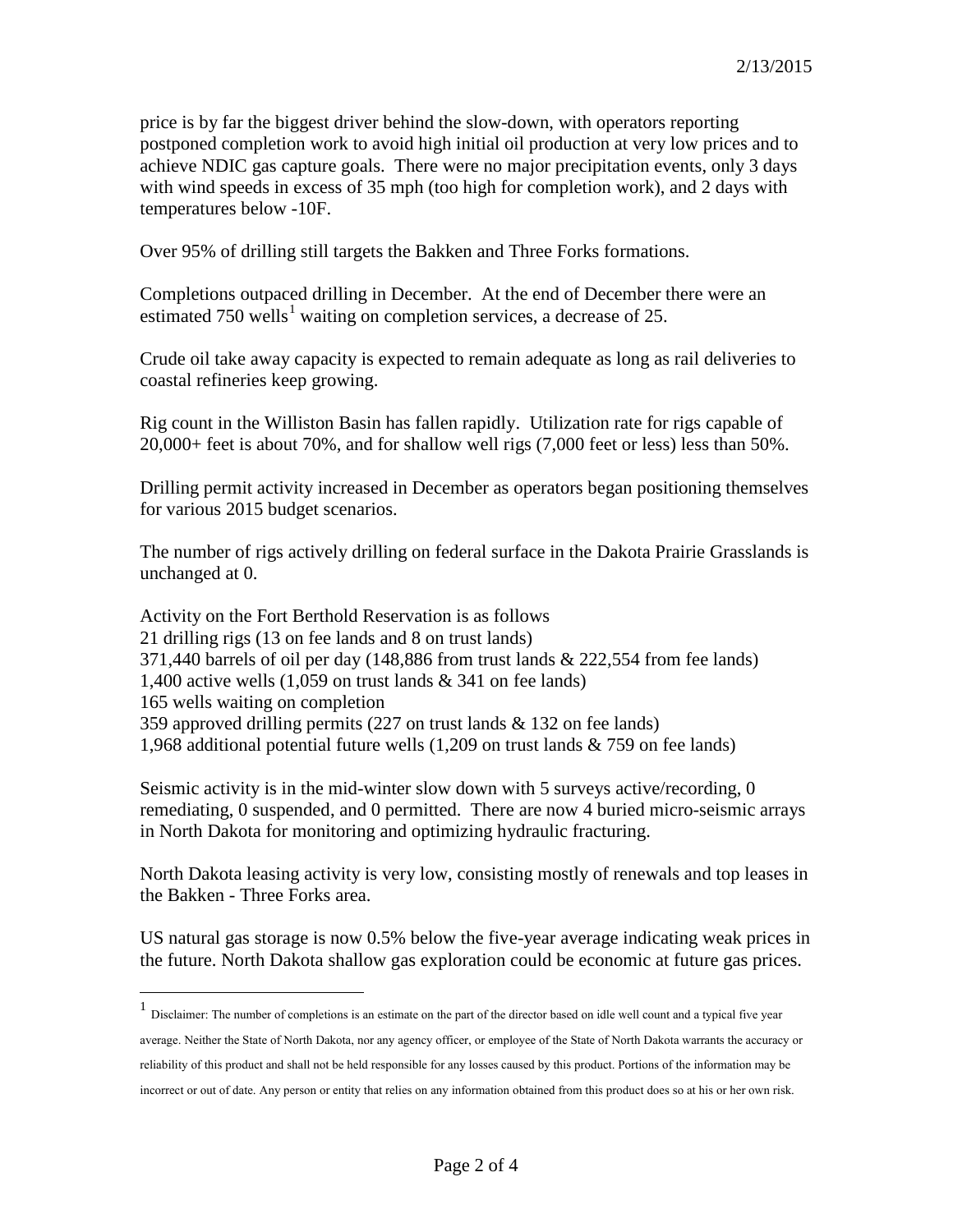As you are aware the exploration well in Emmons County is no longer on confidential status as of 12/23/14. The well has not been completed yet, but appears to contain 2 pay sections totaling about 80 feet thick with very good gas shows.

The price of natural gas delivered to Northern Border at Watford City is down \$0.26 to \$2.44/MCF. This results in a current oil to gas price ratio of 14 to 1. The percentage of gas flared decreased to 24%. The Tioga gas plant increased to 76% of full capacity, but expansion of gas gathering from south of Lake Sakakawea is still delayed. The December capture percentage was 76% with the daily volume of gas flared from November to December increasing just 2.1 MMCFD. The historical high flared percent was 36% in 09/2011. Gas capture statistics are as follows: Statewide 76% Statewide Bakken 76% Non-FBIR Bakken 76% FBIR Bakken 77% Trust FBIR Bakken 78% Fee FBIR 75%

October 2014 capture target =74% January 2015 capture target =77%

BLM revised final regulations for hydraulic fracturing on federal and Indian lands were sent to the White House Office of Management and Budget for interagency review on Dec 26 and Department of Interior continues to be committed to their goal of issuing a final rule soon. After initial publication in 2012, BLM received over 177,000 comments and withdrew the rule. A new proposed rule was published in the federal register on 5/24/2013 and the comment period ended 8/23/2013. This time BLM received over 1.2 million comments. Thanks to all who provided comments in support of a "states first" policy.

BLM has started the process of new venting and flaring regulations with input sessions in Denver, Albuquerque, Dickinson, and Washington, DC.

EPA published an advanced notice of proposed rule-making to seek comment on the information that should be reported or disclosed for hydraulic fracturing chemical substances and mixtures and the mechanism for obtaining this information. The proposed rule-making is in response to a petition from Earthjustice and 114 other groups who are opposed to the use of the GWPC-IOGCC FracFocus website process of chemical disclosure and any type of trade secret protection for hydraulic fracturing fluid mixtures. These groups are requesting EPA regulation of chemical disclosure under the federal Toxic Substances Control Act. Thanks to all who provided comments in support of a "states first" policy.

The comment period for the EPA and USACOE proposed rule redefining "Waters of the United States" ended 11/14/14. The North Dakota Legislature is working on this issue through HB1432 and HR3009.